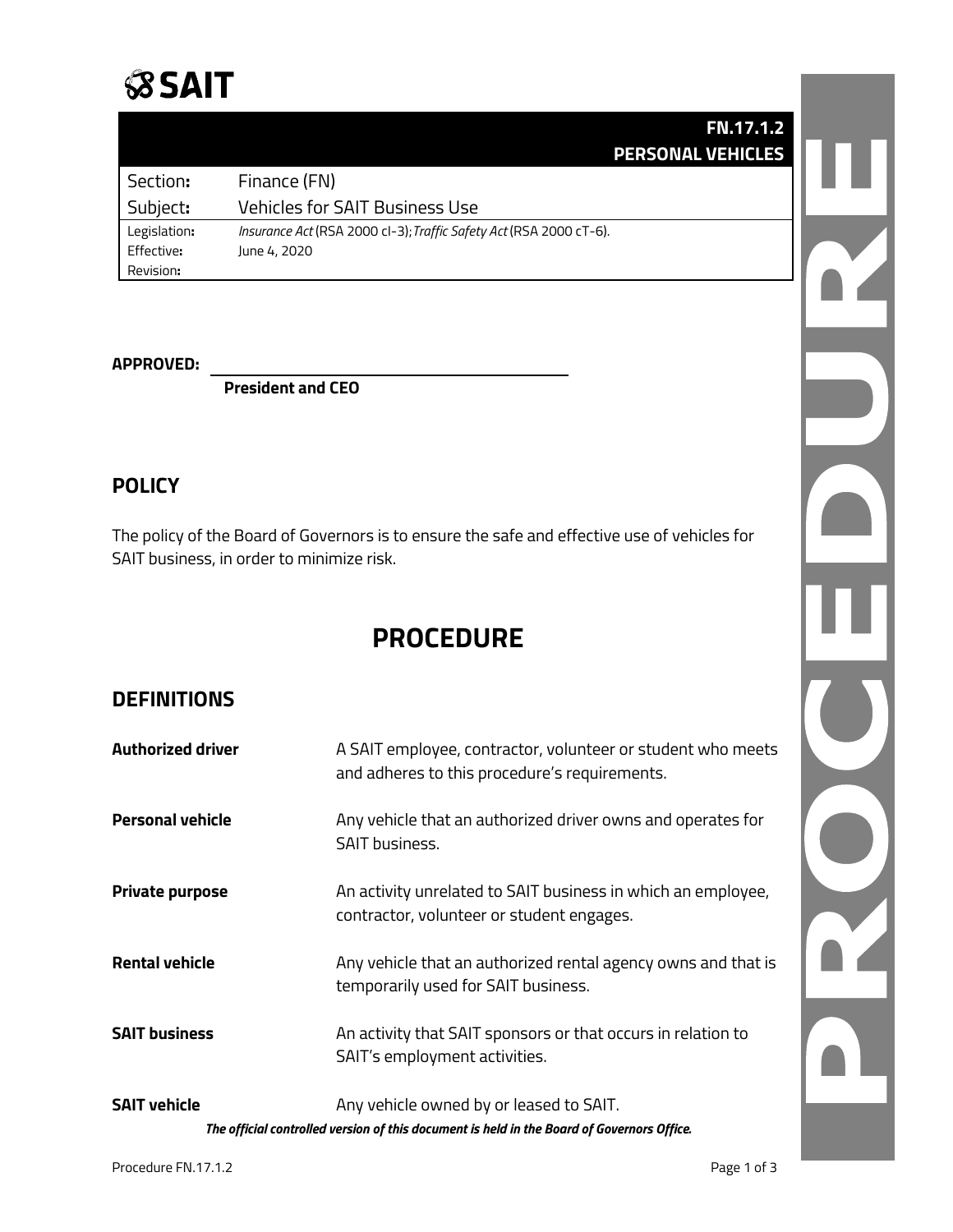# **SSAIT**

### **GOVERNING PRINCIPLES**

- 1. This procedure applies to a personal vehicle operated by employees, contractors, volunteers or students while conducting SAIT business.
- 2. This procedure does not apply to a SAIT vehicle or a rental vehicle operated by employees, contractors, volunteers or students while conducting SAIT business. Refer to procedure FN.17.1.1 SAIT Vehicles and Rental Vehicles.
- 3. The employee, contractor, volunteer or student is responsible for selecting the vehicle transportation option that is in SAIT's best interest both financially and from a time perspective.

#### **PROCEDURE**

- 1. SAIT's insurance policy does not cover the authorized driver's personal vehicle. According to Alberta's *Insurance Act*, no insurance policies are available that allow SAIT to include insurance coverage for operating a personal vehicle for SAIT business. Accordingly, any claims made or costs incurred due to loss or damage while operating a personal vehicle are governed by the authorized driver's personal automobile insurance policy. This includes bodily injury and property damage to the authorized driver and any passengers or third parties.
- 2. An individual operating a personal vehicle for SAIT business (including attending offcampus meetings) is strongly advised to notify that individual's insurance carrier. Failure to report material changes to the insurance carrier may result in an insurance claim being denied.
- 3. An authorized driver of a personal vehicle for SAIT business is personally responsible for all traffic and parking violations incurred while driving that vehicle for SAIT business. SAIT will not assume responsibility for or reimburse the authorized driver for violations, fines or penalties.
- 4. An employee may not carry a student as a passenger in the employee's private vehicle.

#### **POLICY/PROCEDURE REFERENCE**

- FN.17.1 Vehicles for SAIT Business Use policy
- FN.17.1.1 SAIT Vehicles and Rental Vehicles procedure

*The official controlled version of this document is held in the Board of Governors Office.*